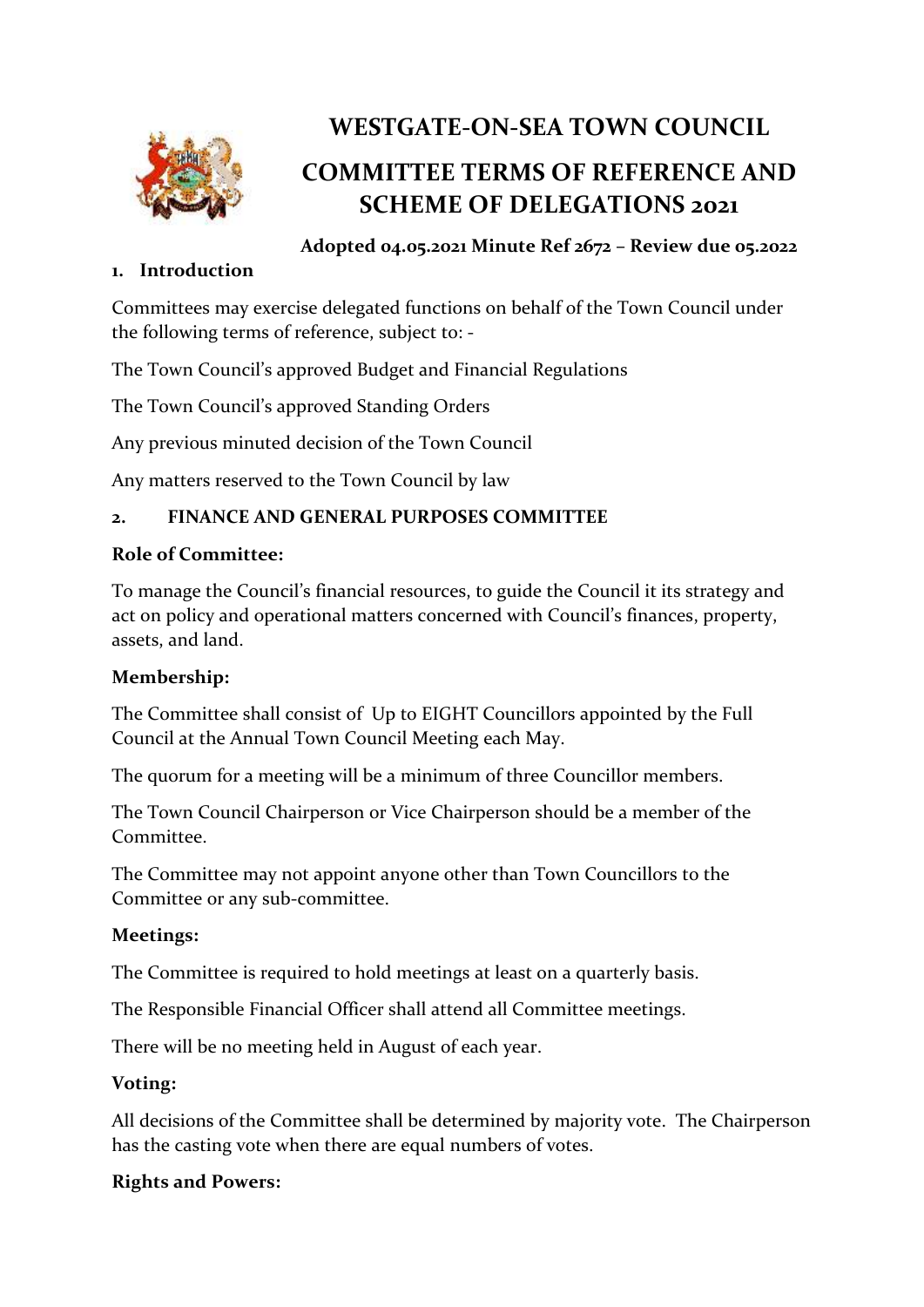To guide the Council in the formulation of its objectives.

To identify the need for new services and facilities.

To facilitate the organisation and budget provision for Town Council events and initiatives proposed by Full Council.

To manage the Events and Tourism budget agreed each financial year on behalf of Council.

To be responsible for overseeing and controlling the financial resources of the Council.

To ensure adequate financial controls are in place to utilise and protect the Council's finances and assets.

To make provision for future agreed capital projects.

To consider the financial estimates of the Council and recommend the precept to be levied to Full Council for debate and resolution.

To be responsible for overseeing the Council's revenue and capital budget and the works scheduled therein.

To be responsible for the collection of all revenue, the raising and renewal of loans and insurance.

To allocate and monitor reserves to ensure that surpluses are not built up other than for working capital or for earmarked projects and known liabilities, ensuring that sufficient reserves are retained for future maintenance, replacement or upgrading of items for which the Council is responsible

To be responsible for the banking, financial and accounting methods adopted by the Council.

To oversee the management of the provision of allotments.

To enter into legal proceedings on the Council's behalf within the Committee's delegated limit of financial expenditure.

To consider the delegation of appropriate services to the Town Council from other authorities.

To respond to consultations from Government and other bodies that will not admit of delay.

To deal with applications for grants and donation applications

To manage and maintain expenditure for maintenance and determine emergency repairs, safety and upkeep of the Council's land, buildings and premises.

To deal with matters not normally dealt with or specifically referred to other Committees or Sub Committees.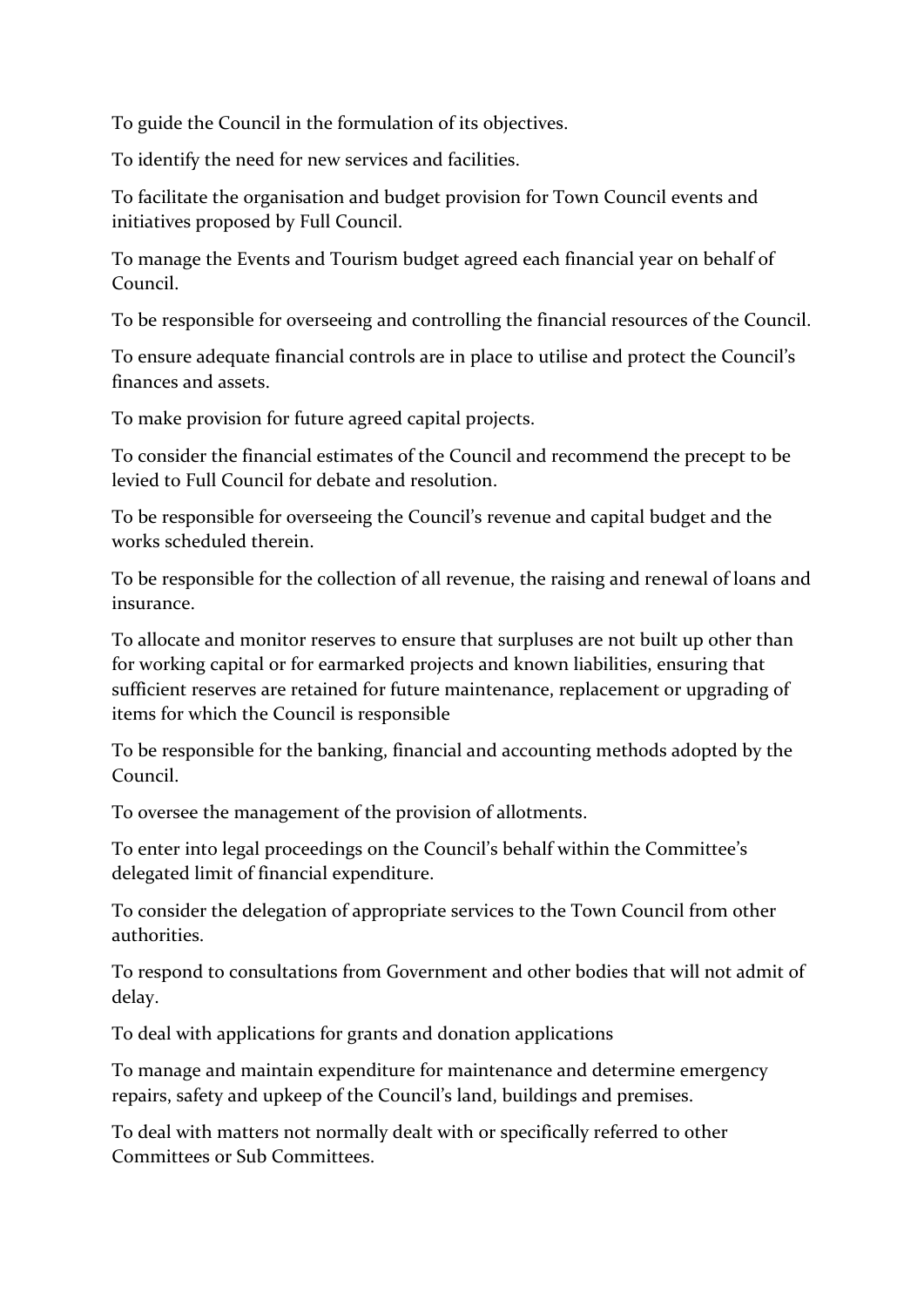The Committee may appoint an appropriate sub-committee or Working Group(s) to facilitate the work of the committee within their delegated rights and powers.

#### **3. EVENTS, TOURISM & DEVELOPMENT SUB-COMMITTEE**

# **ET&D is a sub-committee of the F&GP Committee.**

# **Role of Sub-Committee:**

The purpose of the E,T&D Sub-Committee is not to replace any existing local group, organisation or club, it shall be a conduit to encourage local groups, clubs and community organisations to work in collaboration with the Town Council.

Encourage as many community groups as possible and organisations to be involved in the events, tourism initiatives and improvements identified for the Town

Build, Investigate and identify events for a full year rolling calendar for the Town.

Take responsibility for planning, research, identifying costs and available grants for events for the Town and report back to the F & GP Committee or Town Council on these matters.

Liaise with relevant authorities and organisations to report back to the F & GP Committee or Town Council on these matters.

Identify ways of involving the whole community and gather the views and opinions of as many groups and organisations in the community as possible.

Regularly report back to the Town Council on progress, issues arising and recommendations from the Sub-Committee.

To identify initiatives for boosting tourism in the Town and surrounding area.

To recommend improvements for the Town and how the Town Council can facilitate the implementation with use of funding, sponsorship and grant opportunities.

To work on PR & Marketing initiatives that will promote the Town to local residents and visitors.

# **Membership:**

There will be a minimum of five Town Councillors nominated by the Town Council; one Chair and Vice-chair position will be filled as voted for by the Sub-Committee.

#### **Defining Roles**

At the first meeting, the Sub-Committee will elect a Chairperson and Vice-chair.

#### **Roles and Relationships**

The Town Council will provide the opportunity for the endorsement of regular reports via its meeting agenda.

#### **Meetings**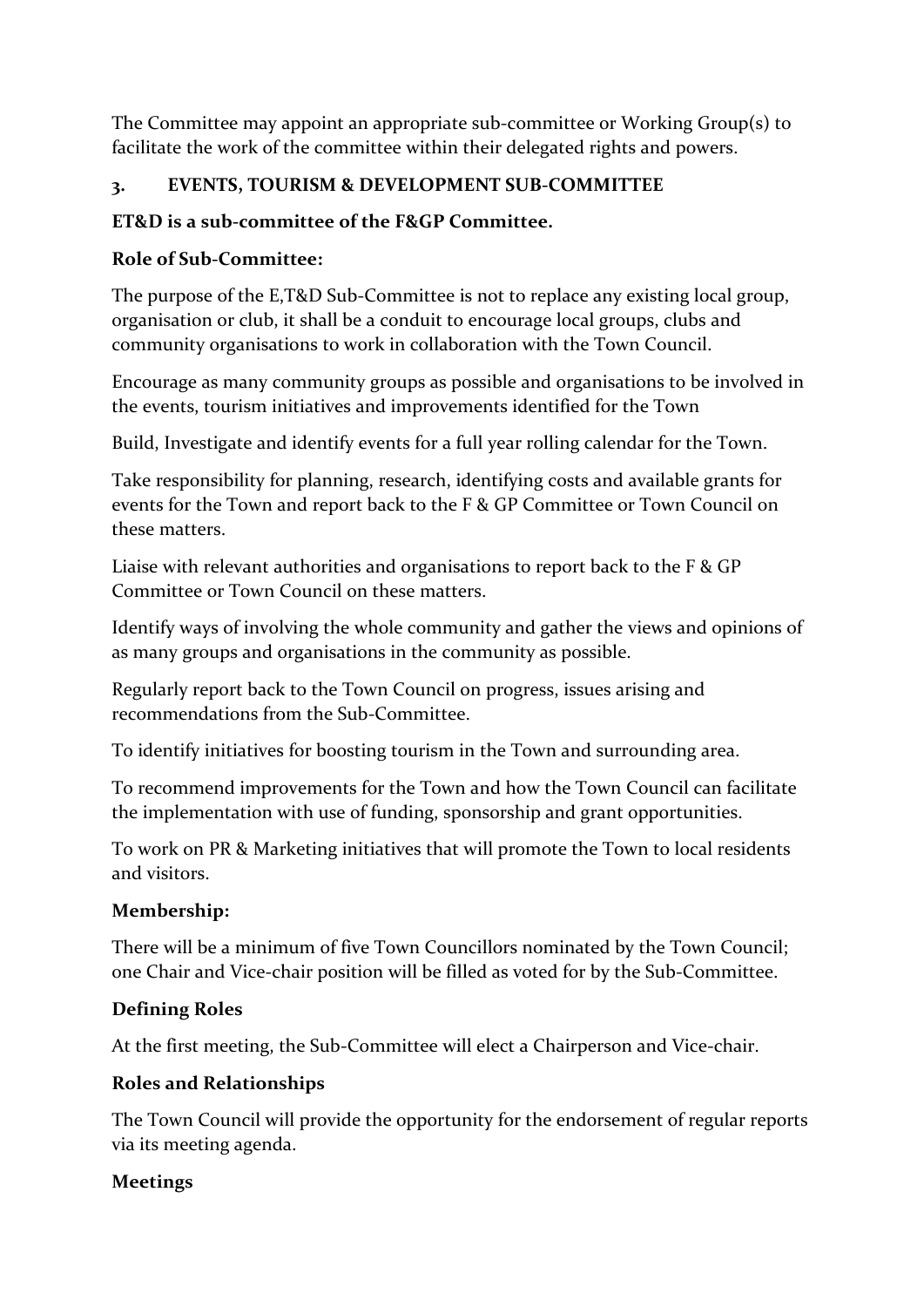E,T&D Sub-Committee meetings will preferably take place every month in the initial set up and this will be reviewed after six months.

At least three clear days' notice of meetings shall be sent to members via the communication method agreed with, and appropriate to each individual member.

The Town Clerk or Nominated Person shall keep a record of meetings and circulate minutes to Sub-Committee members and the Town Council in a timely fashion. Minutes shall be made publicly available on the Town Council website.

All meetings should be open to the public.

A minimum of three members shall be present for decisions to be taken. A simple majority vote will be required to support any motion. The Chairperson will have one casting vote.

#### **Working Groups**

The Sub-Committee may establish working groups, made up of volunteers from the community to aid them in any Event and/or Project related work.

Each working group should have a lead person from the Sub-Committee.

#### **Finance**

All grants and funding will be applied for and held by the Town Council, who will ring-fence the funds for the Event and/or Project purposes only.

Notification of all planned expenditure will be given to the Town Clerk before actual costs are incurred.

Invoices will be made out in the name of the Town Council who will pay them at their next scheduled Town Council meeting.

There is an Events budget agreed annually by the Town Council. The Sub-Committee has delegated authority from F & GP Committee for the use of £300.00 per annum maximum for incidental expenditure in relation to events, tourism and initiatives.

#### **Changes to the Terms of Reference**

This constitution may be amended with the support of at least two thirds of the current membership at a Sub-Committee meeting and with the approval of either F&GP Committee or the Town Council.

#### **4. HUMAN RESOURCES COMMITTEE**

#### **Role of Committee:**

To manage human resources for the Council, to review, debate and recommend on policy and operational matters concerned with the Council's Human Resources. To manage the Human Resources budget which includes training budget for Members and staff.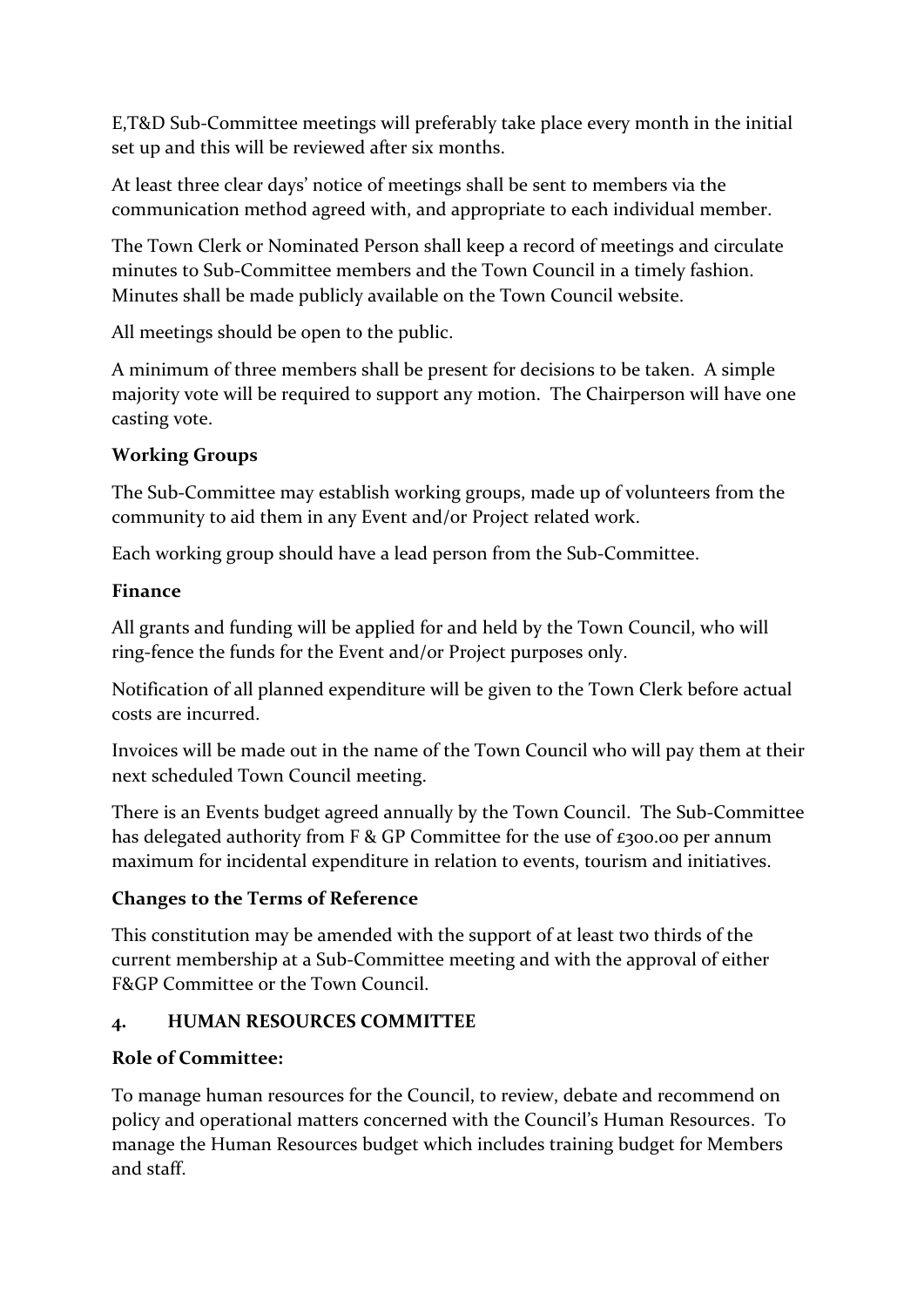#### **Membership:**

The Committee shall consist of up to FOUR Councillors appointed by the Full Council at the Annual Town Council Meeting each May.

The quorum for a meeting will be a minimum of three Councillor members.

The Committee may not appoint anyone other than Town Councillors to the committee.

#### **Meetings:**

The committee is required to hold meetings at least quarterly.

There will be no meeting held in August of each year.

#### **Rights and Powers:**

To review existing staffing related policies to ensure that pay and working conditions are in line with the sector and meet all relevant statutory UK regulations and legislation including amendments and the Council follows good working practices as defined by the Chartered Institute of Personnel and Development.

To authorise Members' attendance at conferences, courses and meetings.

To review staffing levels, draft a staffing strategy, implement, review and monitor strategy to ensure the work of the Town Council is efficiently discharged in consultation with Full Council.

To review recruitment policies to ensure that the council do not discriminate against sex, age, race, colour or disability and that the policies consider both the needs of the job and that of Council.

Research and investigate new HR policies and initiatives for consideration by the Full Council for approval.

To determine pay and contractual conditions of employment and review/update these as necessary to comply with UK Employment Law as well as good practice.

To oversee the Council's pension policy and the criteria required for eligibility.

To oversee and agree the annual appraisal of the Town Clerk through the Chairperson of Town Council, who will conduct regular reviews and the annual appraisal.

Oversee the grievance, misconduct and dismissal procedures and nominate hearing panels to determine decisions as and when required.

To determine the training and qualification policy of the Council and to recommend and oversee all training for employees and Councillors.

To support the Town Clerk in the approval of all staff recruitment, appointment, training and dismissals.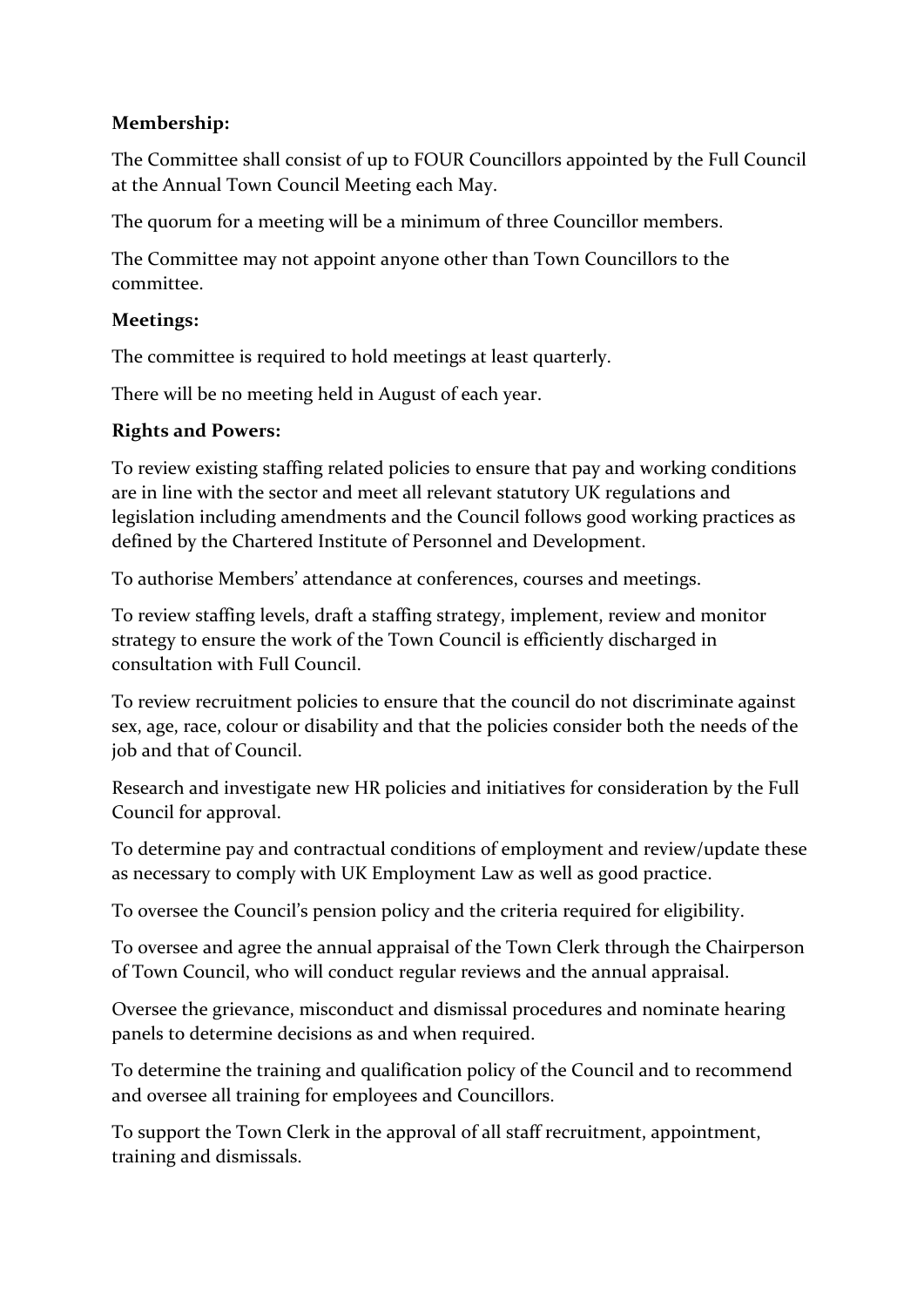To establish and review performance management;

- (i) The Town Clerk to be responsible for the general staffing appraisals, keeping a written and electronic records
- (ii) The Chairperson, Vice Chairperson and Members of the HR Committee who have undergone training to be responsible for the Clerk's appraisal, keeping a written and electronic record.

To establish the health, safety and welfare policies of the Council and oversee implementation and compliance.

To monitor the leave and absences of employees in order to address any regular or sustained staff absences.

To ensure all disciplinary and grievance policies are dealt with in line with the Council's procedures.

One Member of the committee may be invited to sit on the Appeals Committee if and when required; Appeals will be decided by Council.

To manage the Human Resources budget including the training budget for Members and the staff of the Town Council.

#### **5. APPEALS COMMITTEE**

#### **Role of Committee:**

To act as an independent appeals committee.

#### **Membership:**

The Committee shall consist of THREE Councillors, advisable to include the Chairperson of the Council and to include one from the Human Resources Committee appointed by Council as and when required.

The quorum for a meeting will be a minimum of three councillor members.

#### **Meetings:**

The committee will meet as and when required.

#### **Rights and Powers:**

To hear and determine all matters of appeal concerning employees.

#### **6. PLANNING, HIGHWAYS AND ENVIRONMENT COMMITTEE**

#### **Role of Committee:**

The Committee role is to consider, decide upon and make recommendations on

• planning application consultations sent by Thanet District Council and any other authorities.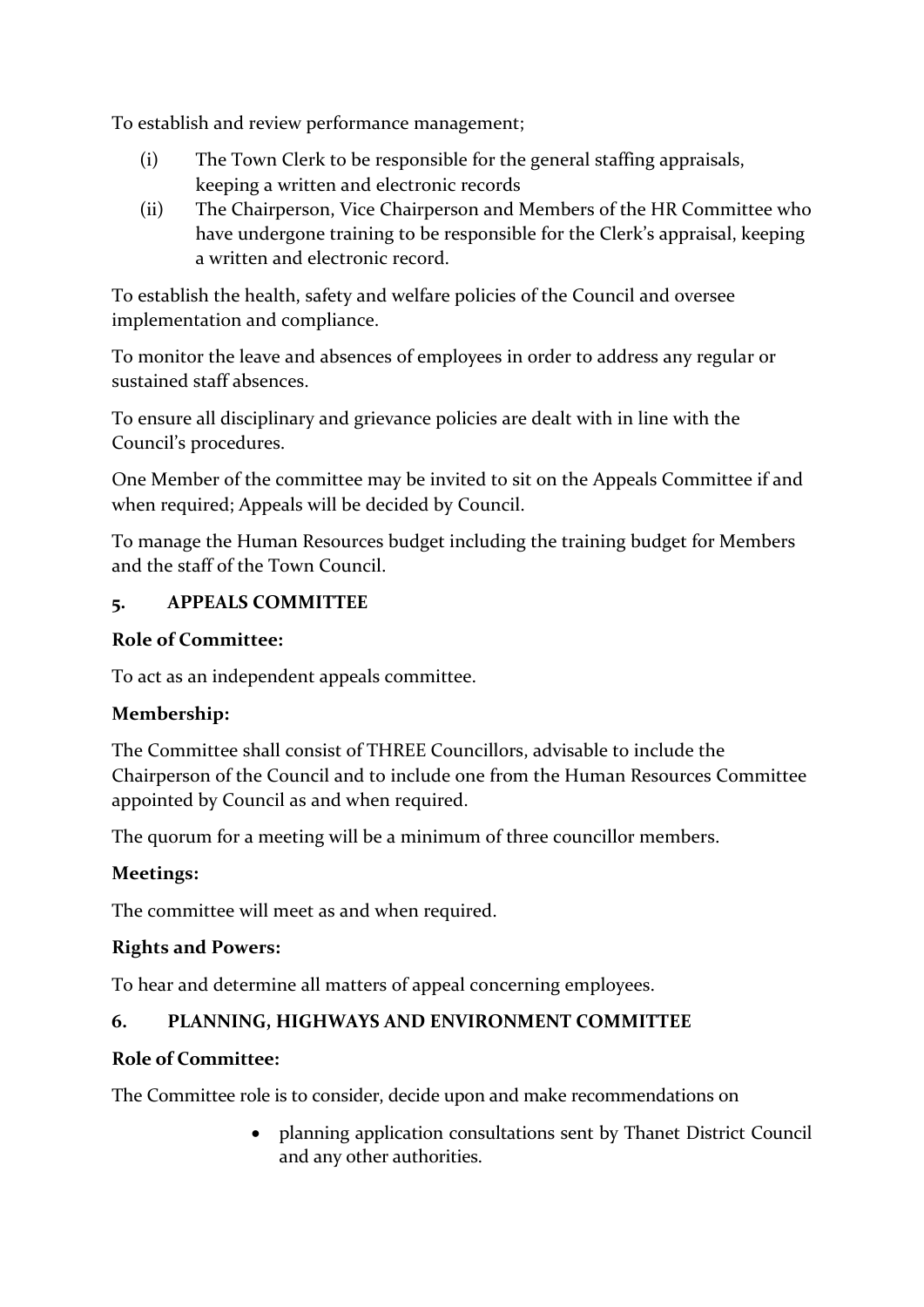• Statutory and non-Statutory planning policy documents from whatever source.

The Committee role is to consider and make recommendations on

- To debate and recommend strategy and action on any matters related to highways and by-ways of Westgate on Sea or highways or by-ways that directly affect the Town
- To debate and recommend strategy and action on any matters related to the general environment and environmental sustainability of Westgate on Sea

#### **Membership:**

The Committee shall consist of up to SIX Members appointed by the Full Council at the Annual Town Council Meeting each May.

The quorum for a meeting will be a minimum of three Councillor members.

The Committee shall elect its own Chairperson and Vice-Chairperson once a year on the meeting immediately after the ATCM of Full Council or on an election year at the first scheduled meeting.

#### **Meetings:**

All meetings shall have minutes taken by the Town Clerk or other nominated employee and conducted in the manner as prescribed for Full Council meetings in the Westgate on Sea Town Council Standing Orders as in force at the time.

On the first meeting in an Election Year the Committee will review their Standing Orders and Terms of Reference. They will then report back to the next Full Council meeting on any changes they feel are necessary and ask for those changes to be ratified by Full Council.

The Committee will meet monthly except for August each year.

#### **Rights and Powers:**

The Committee can ask any member of the public, company, or organisation they think will be of benefit to the decision making of The Committee to give evidence to The Committee.

- The Committee will perform the following on behalf of Full Council;
	- $\triangleright$  Scrutinize all planning applications made within the area covered by Westgate on Sea Town Council.
	- $\triangleright$  Scrutinize any planning applications that are on other areas, but which may impact on the area covered by Westgate on Sea Town Council.
	- $\triangleright$  Make recommendations on behalf of Full Council, as to whether the application should be;
		- i. Supported (with or without comments);
		- ii. Objection (with comments);
		- iii. No Objection offered or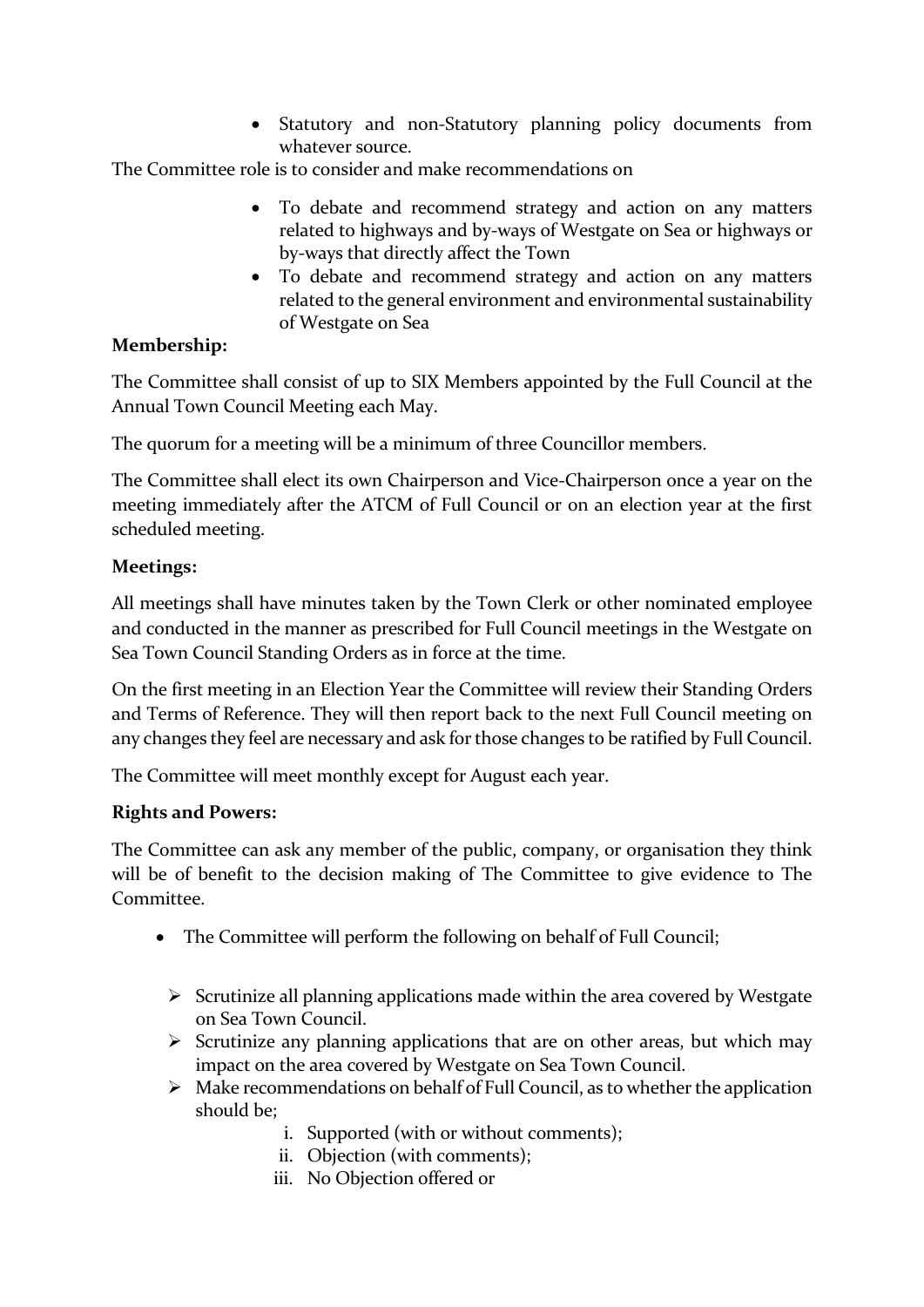iv. Called In (this can only be undertaken by a District Councillor). \* DEVOLVED AUTHORITY – Where the Planning Application is subject to time constraints for comments which mean that a meeting will not be held before the deadline for comments then the Chairperson and Vice Chair have the authority of Full Council to do any of the following through the Clerk;

- a. Call an Extra-Ordinary Meeting of the Planning, Highway and Environment Committee to consider the matter.
- b. Ask any District or County Councillor (as appropriate) to "Call In" the application.
- c. Make representation to the relevant authority requesting an extension to the consultation dates.
- d. Ensuring they comply with any Planning Policy of Westgate on Sea Town Council, make a response on behalf of Westgate on Sea Town Council, reporting such response to the next available Full Council Meeting.
- The Committee will carry out any site visits through and with the Clerk it feels are necessary to assist it in its deliberations.
- The Committee will provide an overview to the Full Council monthly if matters warrant their attention.

#### **7. NEIGHBOURHOOD PLAN STEERING GROUP**

#### **Role of Committee:**

The purpose of the Steering Group shall be to support the Town Council to carry out the following tasks:

Investigate and identify support for the Neighbourhood Development Plan

Identify sources of funding.

Take responsibility for planning, budgeting and monitoring expenditure on the Neighbourhood Development Plan and report back to the Town Council on these matters.

Liaise with relevant authorities and organisations to make the Neighbourhood Development Plan and report back to the Town Council on these matters.

Liaise with relevant authorities and organisations to make the Neighbourhood Development Plan as effective as possible.

Identify ways of involving the whole community and gather the views and opinions of as many groups and organisations in the community as possible.

Gather data from a wide range of sources to ensure that the conclusions reached are fully evidenced.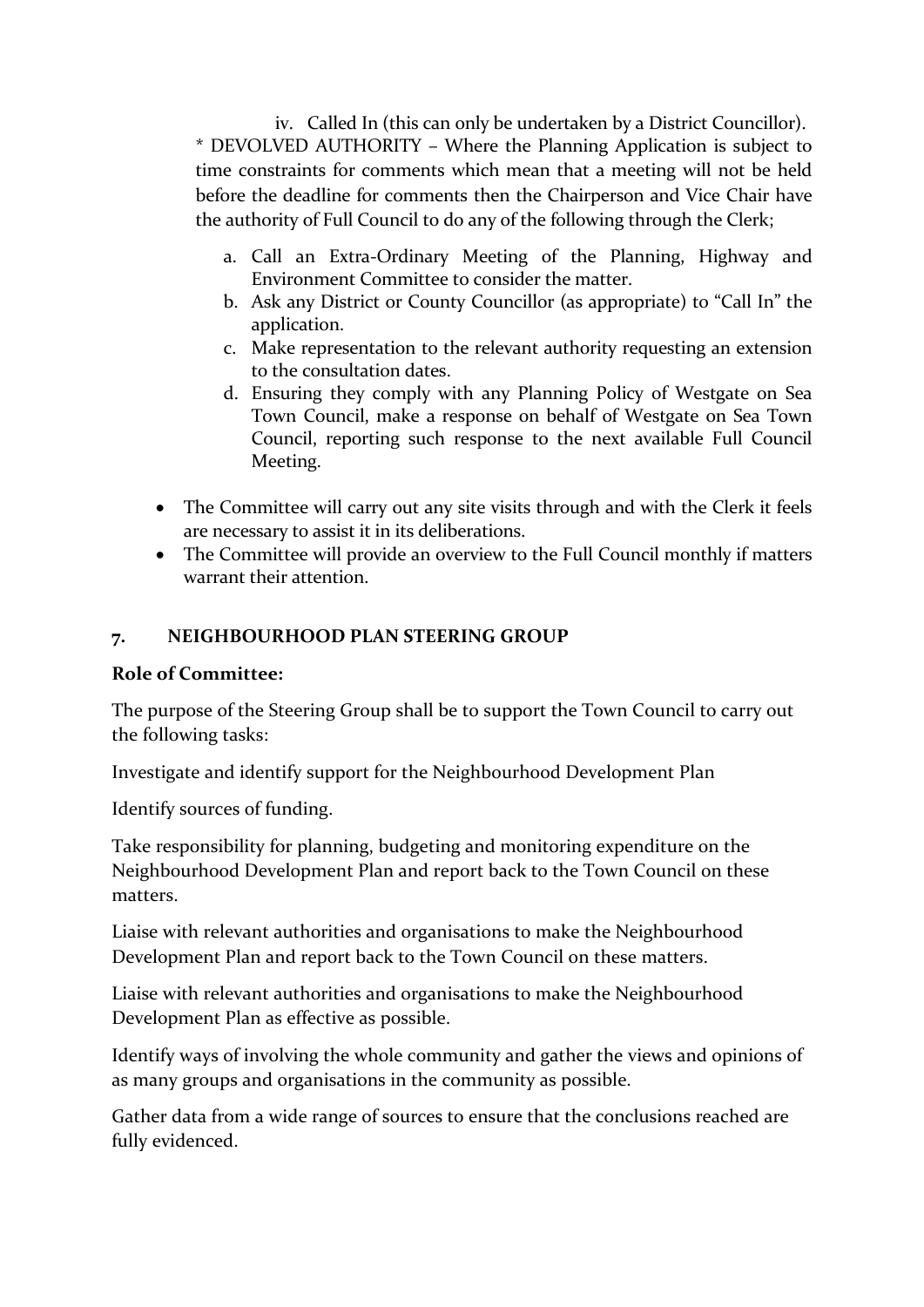Be responsible for the analysis of the survey, as well as the production and the distribution of the final report, subject to ratification by the Town Council.

Identify priorities and timescales for local action in the Project Plan, including the lead organisations and potential sources of project funding.

Regularly report back to the Town Council on progress, issues arising, outcomes and endorsement of decisions taken.

#### **Membership:**

The steering group will be made up from a good cross-section of the community, including Town Councillors nominated by the Town Council. Effort will be made to seek representation from under-represented sections of the community.

Membership of the Steering Group will be open to the public indefinitely.

#### **Defining Roles**

At the first meeting, the Steering Group will elect a Chairperson and Finance Coordinator. If these positions should become vacant, the Group will elect an alternate.

#### **Roles and Relationships**

Westgate-on-Sea Town Council insurance will cover the previously agreed activities of the Steering Group and volunteers, but Steering Group members, in liaison with the Town Clerk, need to ensure that terms of the insurance are not breached.

Town Councillors who are also members of the Steering Group will act as a liaison between the two bodies and provide a regular report to the Town Council, for endorsement.

The Town Council will provide the opportunity for the endorsement of regular reports via its meeting agenda.

It is expected that all Steering Group members abide by the principles and practice of the Town Council Code of Conduct including declarations of interest.

Whilst members as individuals will be accountable to their parent organisations, the Steering Group as a whole is accountable to the wider community for ensuring that the Plan reflects their collective expectations.

#### **Decision Making**

The Steering Group is established as having full delegated authority from the Town Council to deliver its plan-making functions up to and including publication of the Consultation Draft Plan. The group will report monthly to the meeting of the Full Town Council setting out progress on its work. The Town Council will approve the Submission Draft Neighbourhood Development Plan prior to publication for consultation and independent examination.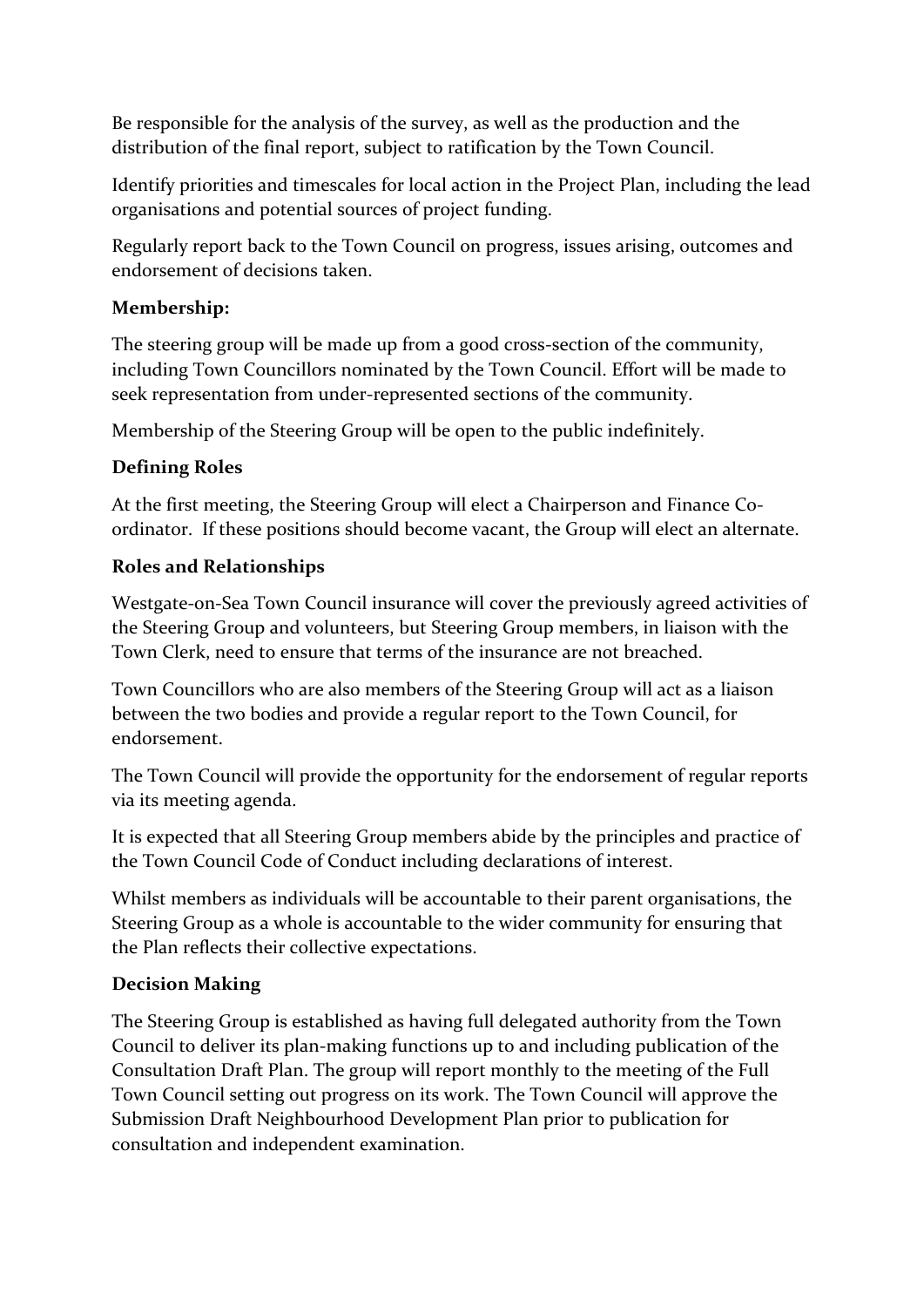The plan making process remains in the control of the Town Council as the qualifying body. All publications, consultation and community engagement exercises will be undertaken by or on behalf of the Town Council with appropriate recognition of the Town Council's position given in all communications associated with the project.

# **Meetings**

Steering Group meetings will take place at least every month.

Where possible, all meetings should be held within Westgate-on-Sea.

At least three clear days' notice of meetings shall be sent to members via the communication method agreed with, and appropriate to each individual member.

Whenever possible, notices of meetings should detail the matters to be discussed.

The Chairperson and Town Clerk shall keep a record of meetings and circulate notes to Steering Group members and the Town Council in a timely fashion. Minutes shall be made publicly available on the Town Council website.

All meetings should be open to the public.

Decisions made by the Steering Group should normally be by consensus at Steering Group meetings. Where a vote is required each member shall have one vote. A minimum of three members shall be present for decisions to be taken. A simple majority vote will be required to support any motion. The Chairperson will have one casting vote.

Copies of the Town Council's Code of Conduct will be available at all Neighbourhood Planning meetings.

#### **Working Groups**

The Steering Group may establish working groups, made up of volunteers from the community to aid them in any Neighbourhood Plan related work.

Each working group should have a lead person from the Steering Group.

#### **Finance**

All grants and funding will be applied for and held by the Town Council, who will ring-fence the funds for Neighbourhood Development Plan purposes only.

Notification of all planned expenditure will be given to the Town Clerk before actual costs are incurred.

The Finance Co-ordinator will report back to the Steering Group and the Town Council on planned and actual expenditure for the project.

Invoices will be made out in the name of the Town Council who will pay them at their next scheduled Town Council meeting.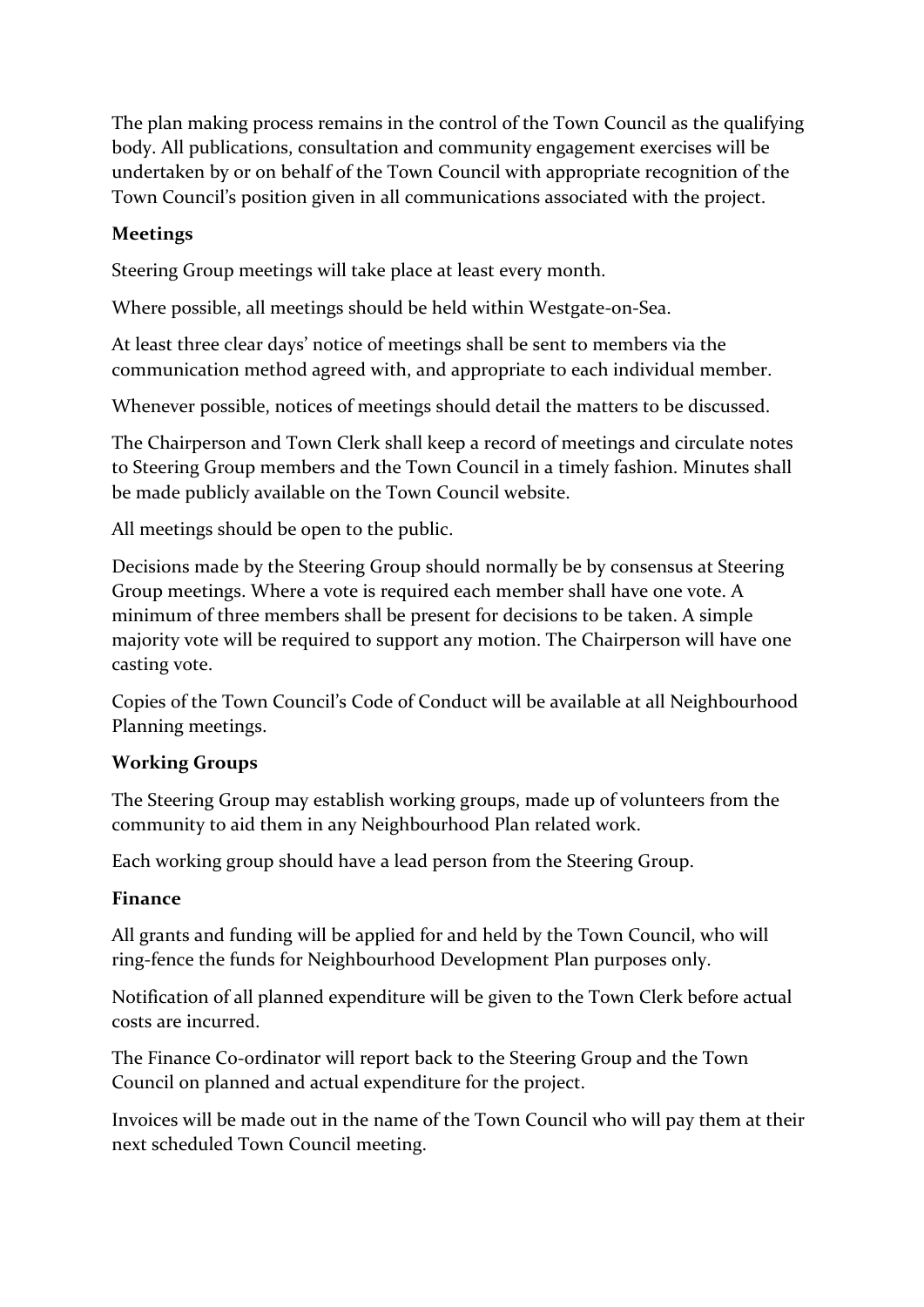Members of the community who are involved as volunteers with any of the Working Groups may claim back any previously agreed expenditure that was necessarily incurred during the process of producing the Neighbourhood Development Plan.

#### **Changes to the Terms of Reference**

This constitution may be amended with the support of at least two thirds of the current membership at a Steering Group Meeting and with the approval of the Town Council.

# **Dissolving the Steering Group**

At the conclusion of the Neighbourhood Development Plan project the Town Council and Steering Group should discuss the future working of the Steering Group. If the Steering Group wishes to dissolve it must notify the Town Council.

#### **8. COASTAL COMMUNITY TEAM**

#### **Role of Working Party:**

The Secretary of State for Communities and Local Government has agreed to the request of Westgate-on-Sea Town Council to create a Coastal Community Team. The Team will advise and support the Town Council in its efforts to regenerate the town.

#### **Membership:**

The Team will consist initially of:

ONE Town Councillor as chairperson, and representatives of: Shops and small businesses, schools and young people, churches, Residents' Association, Westgate-on-Sea Heritage Centre, Conservation Area Action Group.

Other members may be co-opted, in particular those working on other planning processes.

#### **Meetings:**

Meetings should be held as and when required but normally every quarter.

Decisions should normally be by consensus at meetings. Where a vote is required each member shall have one vote. A minimum of three members shall be present for decisions to be taken. A simple majority vote will be required to support any motion. The Chairperson will have one casting vote.

Copies of the Town Council's Code of Conduct will be available to all members.

#### **Rights and Powers:**

Help to re-energise and galvanise the community of Westgate-on-Sea, bringing together the various business and commercial, community and other relevant organisations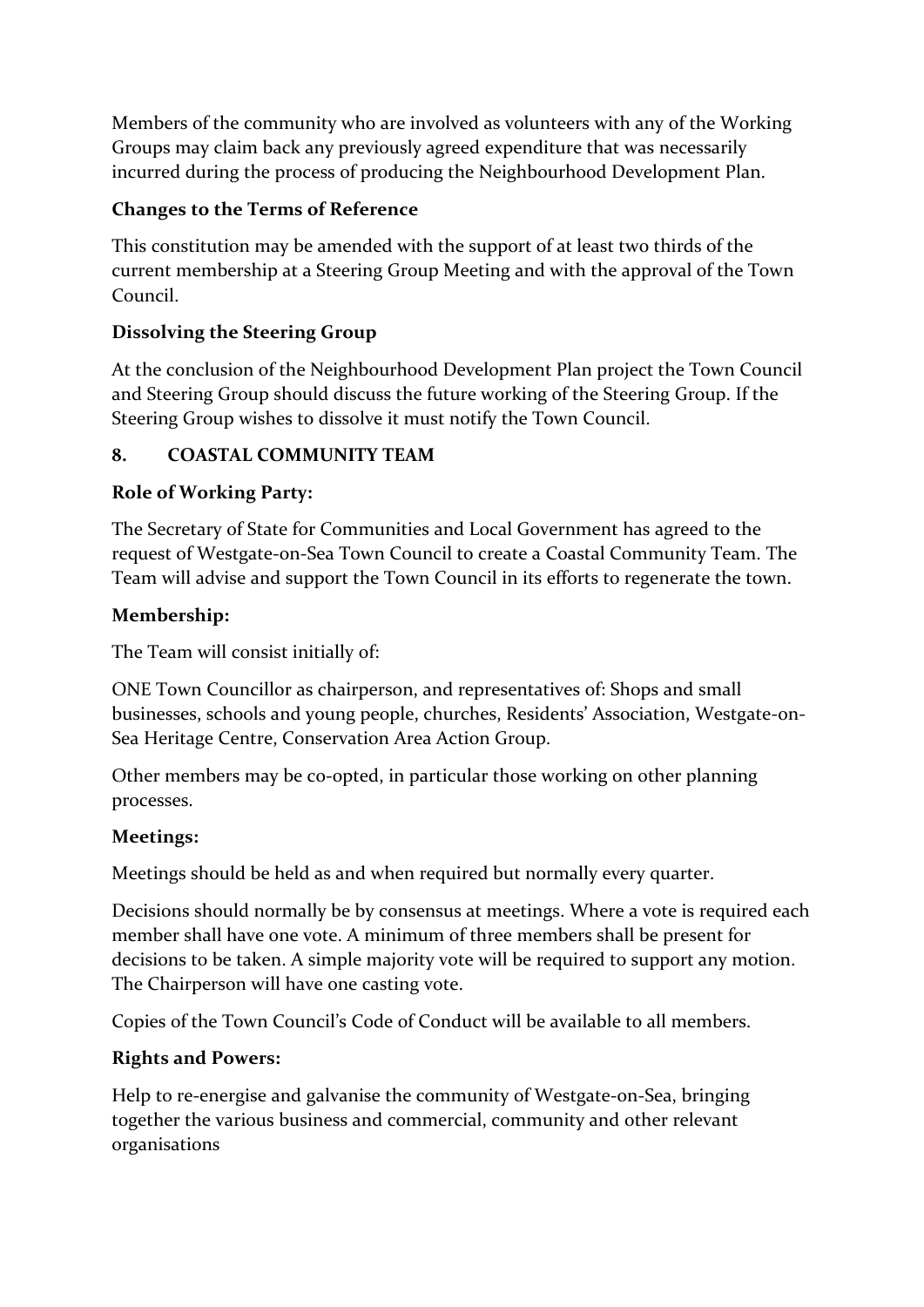Draw up an economic plan for Westgate-on-Sea, in accordance with DCLG guidance, and in co-ordination with other planning initiatives such as the Neighbourhood Plan; - Identify, examine and make proposals for measures and projects to help revive the economy of the town, and to cater for the needs of the residents young and old; - Develop partnerships with other Teams in Thanet, and other organisations with a role to play in the town's regeneration.

The Team will pay special attention to informing and involving the wider community in its work, though reports and appropriate initiatives such as visits to schools and retirement homes.

The Council will review the Team's activities each year, on the basis of a report from the Team.

#### **9. ALLOTMENTS WORKING GROUP**

#### **Membership:**

- The Allotments Working Group shall consist of up to TWO Councillors and FIVE Allotment Holders to represent the tenants of the allotment garden.
- All Councillors and members of the Working Group will receive notification by email for the dates for meetings at least three clear working days in advance, including Agenda and any other relevant papers for the Working Group meeting.

#### **Procedures**

- The Allotments Working Group will operate in accordance with Local Government law and in accordance with the Council's Standing Orders.
- At the first meeting of the Working Group the Group shall elect a Chairperson and Vice-Chairperson for the forthcoming year from amongst the Group membership. The Chairperson and Vice-Chairperson may be re-elected in subsequent years.
- The Group will submit minutes of meetings to the next Council meeting and seek approval for recommendations made.
- The Town Clerk or designated officer shall provide administrative support for the Group.

#### **Frequency of Meetings:**

• The Group shall normally meet every two months in January, March, May, July, September and November unless varied by the agreement of the Group.

#### **Functions:**

• To consider any issues relating to the management of land and facilities within the boundary of the Allotment Gardens.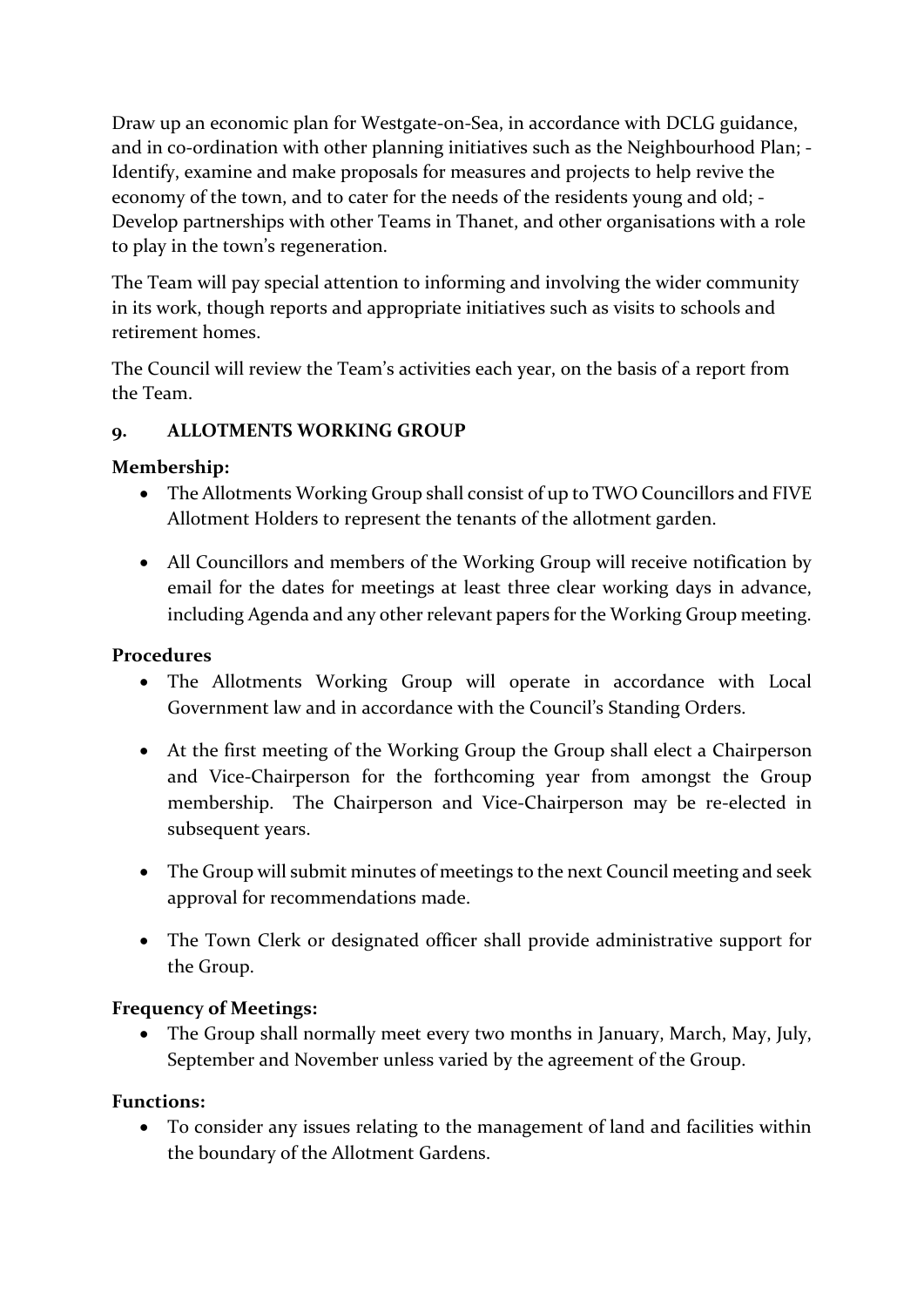- To discuss and make recommendations to the Council on matters delegated to the Allotments Working Group, currently:
	- o Allotments management to recommend levels of fees and charges for the letting of the allotments at Lymington Road
	- o To ensure that all plots are cultivated and maintained on a regular basis, any new tenants to have at least 50% of their plot cultivated to within a period of six months.
	- o To advise the Town Clerk if any plots are not meeting the recommendations of the National Society of Allotments and failing to operate under a thirty-day non-cultivation system; in this instance the Town Council may elect to serve notice which could result in the tenancy being terminated if neglect is still evident.
	- o To ensure all rules relating to the Allotment Gardens on Lymington Road made by the Town Council are upheld.
	- o The Chairperson of the Allotment Working Group and two representatives including 1 Councillor preferably shall undertake regular inspections of the Allotment Gardens and provide the Group with a report at the next meeting.

#### **Rent**

• All payments for rent for an Allotment Garden will be administered by the Town Clerk or representative, to be paid annually in advance on receipt of an invoice, within a period of 21 days. The annual invoices are generally sent out when the tenancy expires at the end of September each year.

#### **10. SUBSTITUTION**

Where an ordinary Member of a Committee cannot attend a Committee meeting a substitute Member may be proposed and communicated to the Town Clerk in writing by the ordinary Member at least 2 days with the agreement of the substitute Member before the meeting takes place, the appointment of the substitute if agreed by the Committee Members of the meeting to be permitted voting rights for that meeting.

#### **11. DELEGATIONS**

#### **(a) General**

Where powers of duties have been delegated to a Committee it shall be competent for that Committee in turn to assign functions or delegate powers and duties to the Town Clerk provided that any action taken under delegated powers by the Town Clerk shall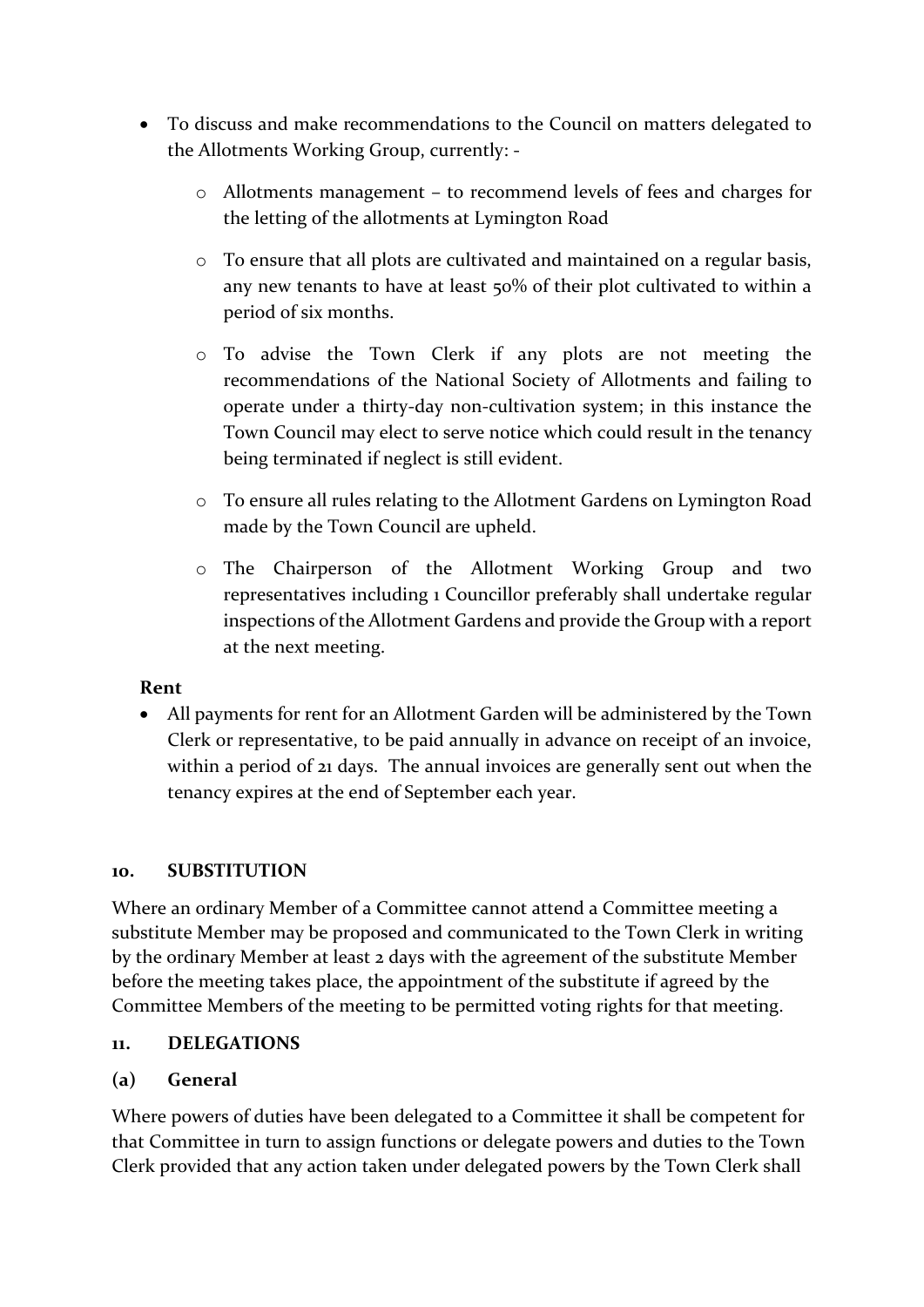be reported to the next meeting of the appropriate committee or sub-committee (or Council) for information.

A committee may set up a working group to investigate, consider and report back with recommendations on any issue.

Any power or duty which is delegated under this scheme is subject to Town Council policy and the approved budget and may also be exercised by the Town Council or any Committee which has delegated or further delegated that power or duty.

# **(b) Chairperson's powers**

The Town Clerk may, in consultation with the Chairperson of the Council, on the Council's behalf deal with, decide or take action on such matters as will not admit of delay, subject to a report indicating such action being submitted to the next meeting of the Council.

# **(c) Delegation to the Town Clerk**

The following list of delegations to the Town Clerk may, from time to time, be further delegated to the Council's officers at the discretion of the Town Clerk.

To be and carry out the functions of the Proper Officer under the Local Government Act 1972

To arrange and call meetings of the Town Council and its Committees and Sub-Committees; and to implement decisions thereof.

The general management of the Council's services in accordance with the policies determined from time to time by the Council and its Committees, including dealing with correspondence and handling complaints and requests for information.

The management of the Town Council's facilities.

The initiation of new arrangements and revision of existing arrangements for the improved management of Council establishments providing the estimated cost has been included in the current revenue budget.

The determination of the use of existing office accommodation, the purchase of equipment and the authorisation of repairs and maintenance to all buildings and equipment within the financial limit of the current revenue budget.

The implementation of non-discretionary adjustments to the Scheme of Conditions of Service of the National Joint Council

The appointment, management, development, appraisal and discipline of employees.

The delegation of staff to attend courses, seminars etc. relevant to their position with the Council